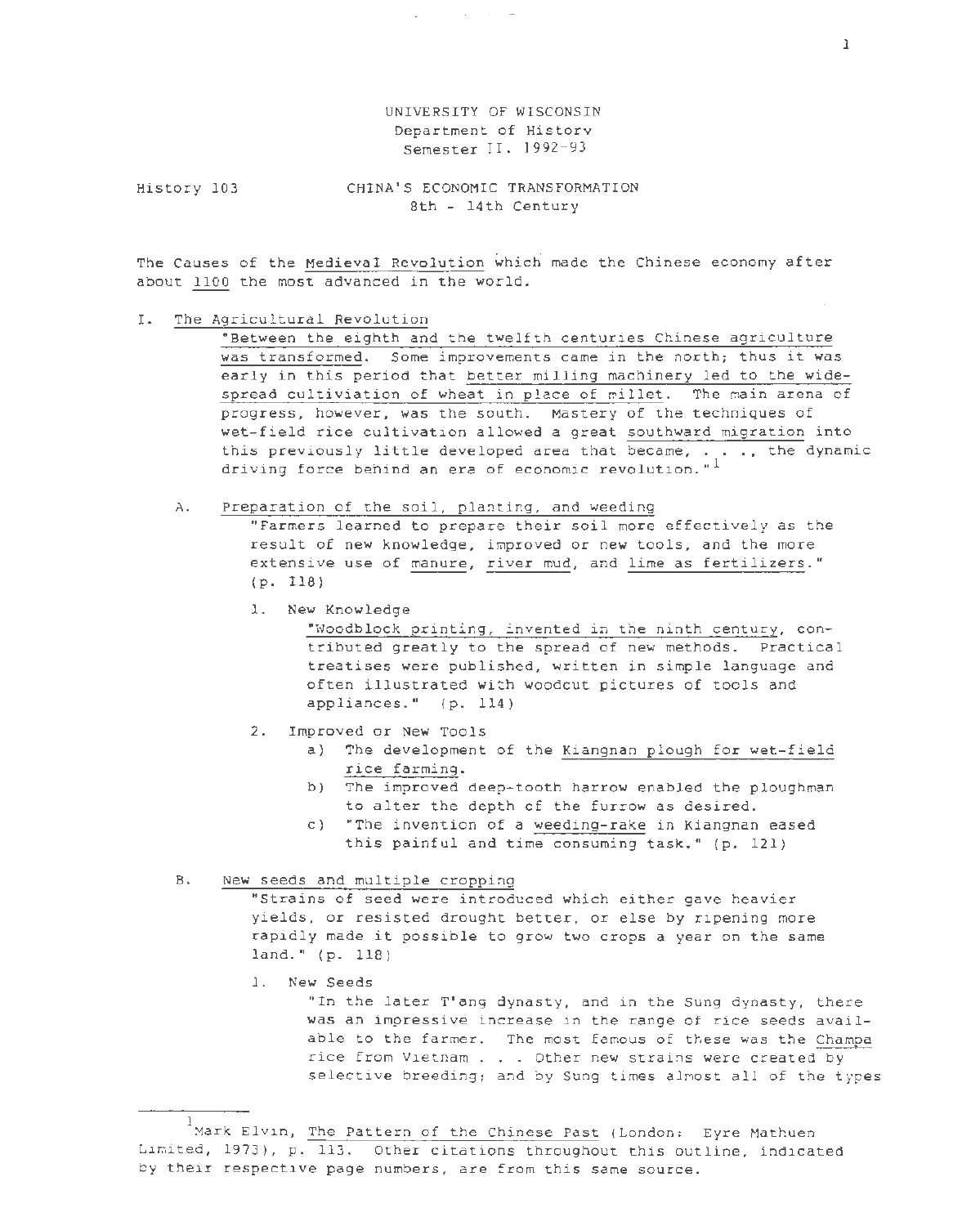# UNIVERSITY OF WISCONSIN Department of History

Mr Yu-sheng Lin

# CHINA'S POPULATION

| 1 A.D.                                    | 59,000,000    |
|-------------------------------------------|---------------|
| Later Han                                 | 56,000,000    |
| 280                                       | 16,000,000    |
| 606 (Sui)                                 | 46,000,000    |
| 753 (before An Lu-shan rebellion)         | 52,000,000    |
| 764 (after An Lu-shan rebellion)          | 17,000,000    |
| 907                                       | 50,000,000    |
| lith Century                              | 100,000,000   |
| 1400                                      | 65,000,000    |
| (1560 Sweet potato introduced;            |               |
| 1574 Maize introduced to Yunnan;          |               |
| 1700 Irish potato introduced.)            |               |
| 1700                                      | 150,000,000   |
| 1794 (peanuts introduced in 18th century) | 313,000,000   |
| 1850                                      | 430,000,000   |
| 1953                                      | 583,000,000   |
| 1984                                      | 1,000,000,000 |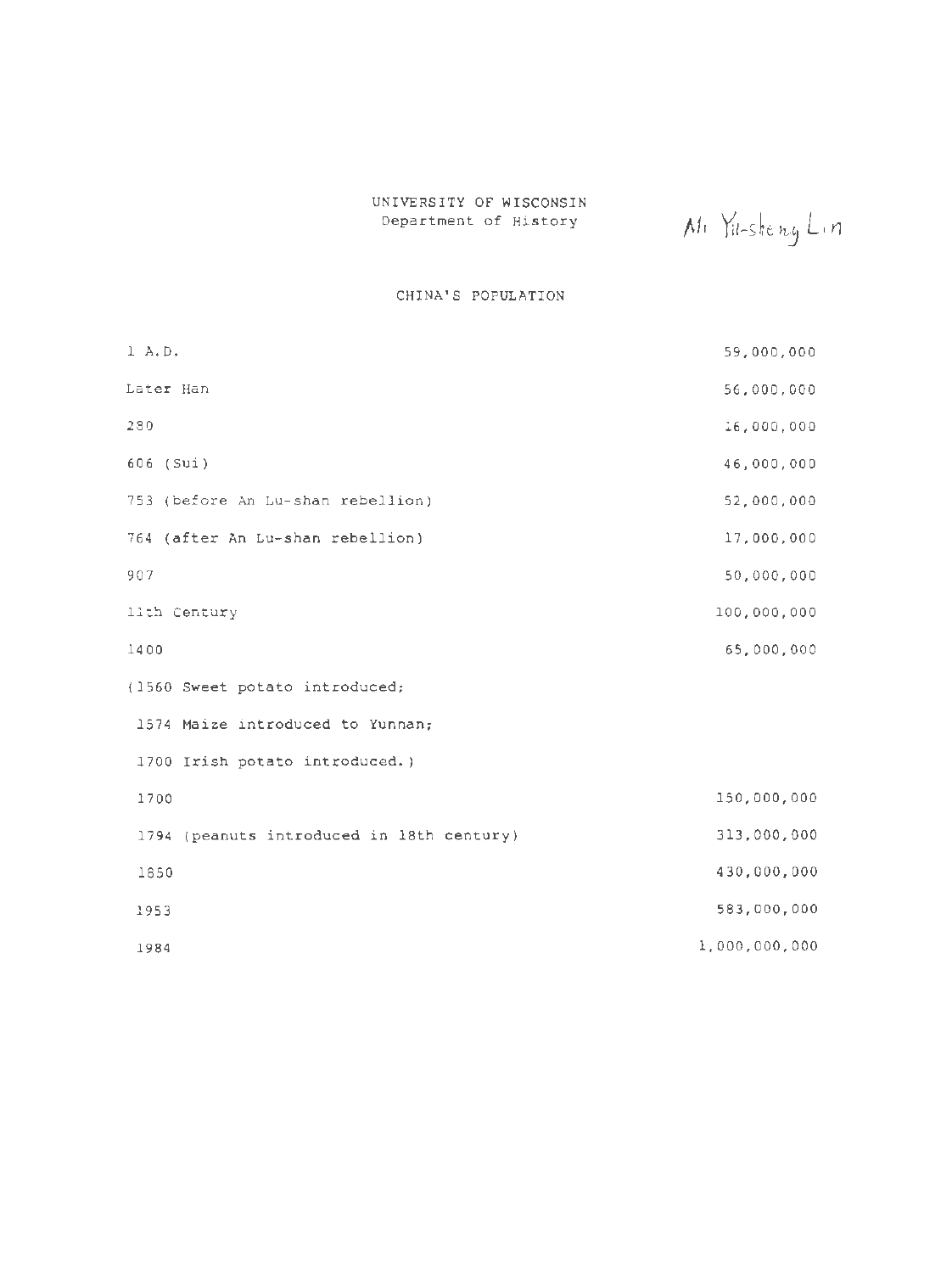*in* use before the middle of the T'ang had disappeared and had been replaced by new ones. Thus a southern Sung gazetteer for the county of Ch'ang-shu *in* the lower Yangtze delta lists twenty-one kinds of moderate gluten *rice* and ten miscellaneous varieties as being cultivated there."  $(p. 121)$ 

2. Multiple Cropping

"The southwards migration of wheat into the rice region . . Ine Southwards ingration of wheat filed the fight ...<br>
Sung .... The new early-ripening rice meant that double cropping, both of rice with rice and of rice with wheat, could be extended. In the far south double and even triple cropping of rice was almost universal."  $(p. 123)$ 

C. Water Control

"A new level of proficiency was reached in hydraulic techniques, and irrigation networks of unprecedented intricacy constructed," (p. 118)

1. Reclamation Projects

"It was in Sung times that the Sang-yuan polder at the junction of the West and North Rivers in present-day Kwangtung was started. So too was the main work of opening up the P'u-t'ien plain in Fukien and the Ning-po plain in the Liang-che, with dams to prevent the tidal influx of salt water from damaging the soil, and up-country storage reservoirs to catch and store the rapid seasonal flows of water of the hills . . . . Some of these polders were opened up by the government and reached twenty-eight miles in circum-<br>ference, ... " (p. 124-125)

2. Hydraulic Devices

"Various devices were used for moving water, whether for drainage or irrigation. The simplest of these such as the counterbalance bucket or 'well-sweep', were found almost universally, . . . . " (p. 126)

- a) The square-pallet chain pump and the noria came into more extensive agricultural usage *in* Sung times.
- b) The sluice-gate and the treadle water-pump were also more widely used in Sung agriculture .
- D. Trade and Specialization

"Commerce made possible more specialization in crops other than the basic foodgrains, and so a more efficient exploitation of varying resource endowments." (p. 118)

"Expanding markets for all sorts of agricultural produce led farmers to move away from self-sufficiency as an objective and to concentrate instead on growing those crops which did best in their own particular area, with a corresponding rise in efficiency and output." (p. 128)

# II. The Revolution in Transportation and Communications

"The greatest economic impetus was given by the growth of river and canal shipping. It was at this time that ways were found to pass through or around previously unpassable difficult places in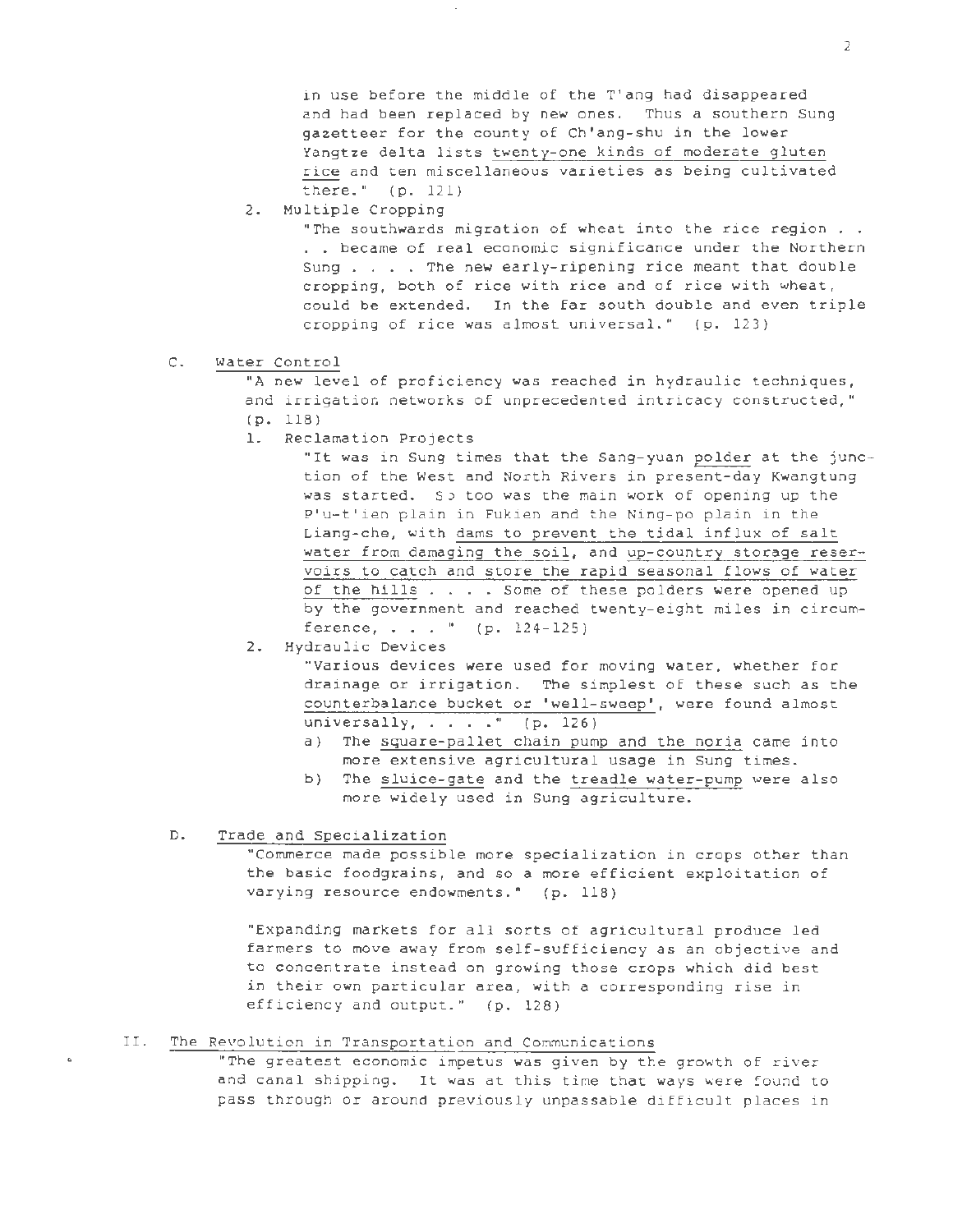rivers. In consequence, a number of hitherto separate waterway systems were now linked into an integrated whole, and formed the foundation for the nationwide market which emerged at this time . " (p. 139)

- A. water Transportation
	- 1. "By Sung times, Chinese junks had become very much more sophisticated. They were built with iron nails, and waterproofed with the oil of the t'ung tree, a superb natural preservative. Their equipment included watertight bulkheads, buoyancy chambers, bamboo fenders at the waterline, floating anchors to hold them steady during storms, axial rubbers in place of steering oars, outrigger and leeboard devices, oars for use in calm weather, . . . . , sounding lines for determining the depth, compasses for navigation, and small rockets propelled by gunpowder for self-defense." ( p. 137)
	- 2. "The invention of the double lock in the eleventh century may also be regarded as a means of easing passage past a difficult point."  $(p. 140)$
- B. Overland Routes

"By Sung times, however, not only were a good number of city streets paved with stone slabs, but surfacing inter-city routes with bricks or stone seems to have been quite common." (p. 132)

- c. Communications
	- 1. The government postal system enabled the capital of the middle Chinese Empire to communicate with the most distant city of any importance within eitht to fourteen days.
	- 2. "Relay hostels, with horses and food for travelling bureaucrats, were set up along all main roads and some of the lesser roads as well," enabling the government to move officials and documents more efficiently around the empire. (p. 134)

"Courts for the Forwarding of Memorials' at the capital; . . . served for the two-way transmission of information, orders and requests. The officials in charge of these courts privately copied out important government documents, relating both to the area concerned and to the empire as a whole, and circulated them to their masters. This practice in due course developed into an official gazette issued by the sung government, the world's first national newspaper."

#### III. Economic Developments

- A. Monetary System
	- l. Coinage

The sung government undertook the task of restoring a unified copper currency throughout the empire.

2. Paper Money

"By the end of the eleventh century paper money had spread into much of north China; and under the Chin and the Southern Sung governments in the twelfth century it became established on a regular basis in both north and south." (p. 159)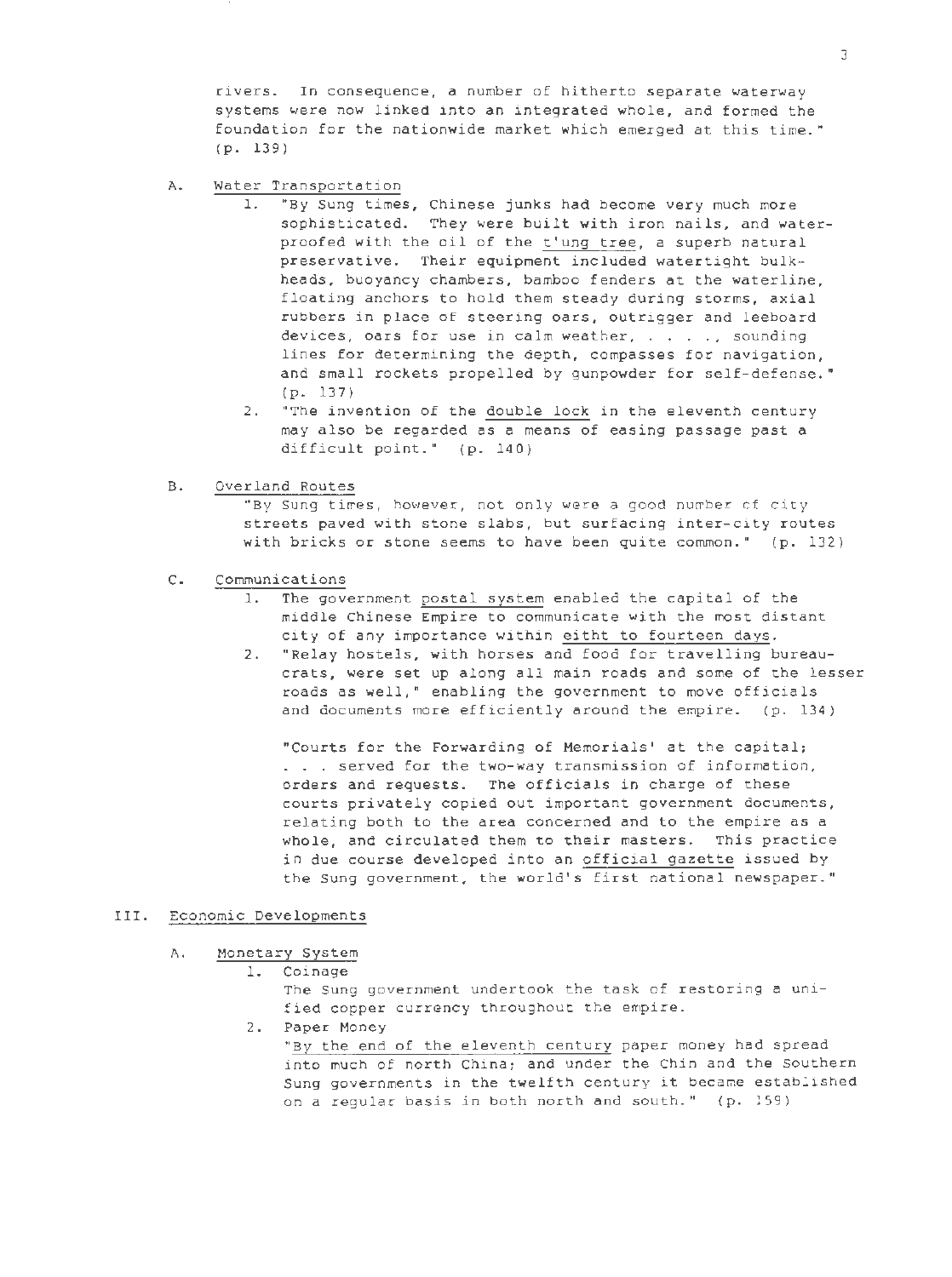3. Credit

"During the period of the later T'ang and the Five Dynasties the private sector also produced a number of paper credit instruments. Deposit shops stored cash, gold and silver for a fee, and would honor cheques drawn against these funds by a depositor. Both they and the gold-and-silversmiths issued promissory notes which in the course of time came to be used much like money." (p. 156)

# B. Commercial and Urban Expansion

1. Commerical Expansion

"The Chinese rural economy was becoming linked with the market mechanism. Trade was no longer just the supplier of luxuries, but also the provider of necessities. A large interregional traffic developed in staples such as *rice:* and a 'national market' appeared in the sense that many local products, such as particular types of paper, became both nationally known and nationally available." (p. 166)

- a) A National Internal customs Network "By 1077, under the Sung, there were about two thousand customs houses for such transit and sales taxes, and the number increased with time."  $(p. 167)$
- b) Commercialized peasant economy
	- Increased contact with the market made the Chinese peasantry into a class of adaptable, rational, profit-oriented, petty entrepreneurs. A wide range of new occupations opened up in the countryside. In the hills, timber was grown for the booming boatbuilding industry and for the construction of houses in the expanding cities. Vegetables and fruit were produced for urban consumption. All sorts of oils were pressed for cooking, lighting, waterproofing, and to go in haircreams and medicines. Sugar was refined, crystallized, and use as a preservative. Fish were raised in ponds and reservoirs to the point where the rearing of newlyhatched young fish for stock became a major business. Paper production soared as a result of the demand from the printing industry and a bureaucratic government. Besides being used for books, documents and correspondence, it was also employed for money, for articles of clothing, for lampshades, for wrapping and for toilet-paper. Hemp, ramie, and silk textiles were produced in countless villages. Growing mulberry leaves became in itself a profitable undertaking, and there were special markets for mulberry saplings. Peasants also made lacquer goods and iron tools." (p. 167)
- c) National Commerce

"These local markets were the foundation of a national hierarchy of higher markets linking almost the entire Chinese economy. There were three main regions: north China, centred on K'ai-feng; south China, centred on the complex of cities north and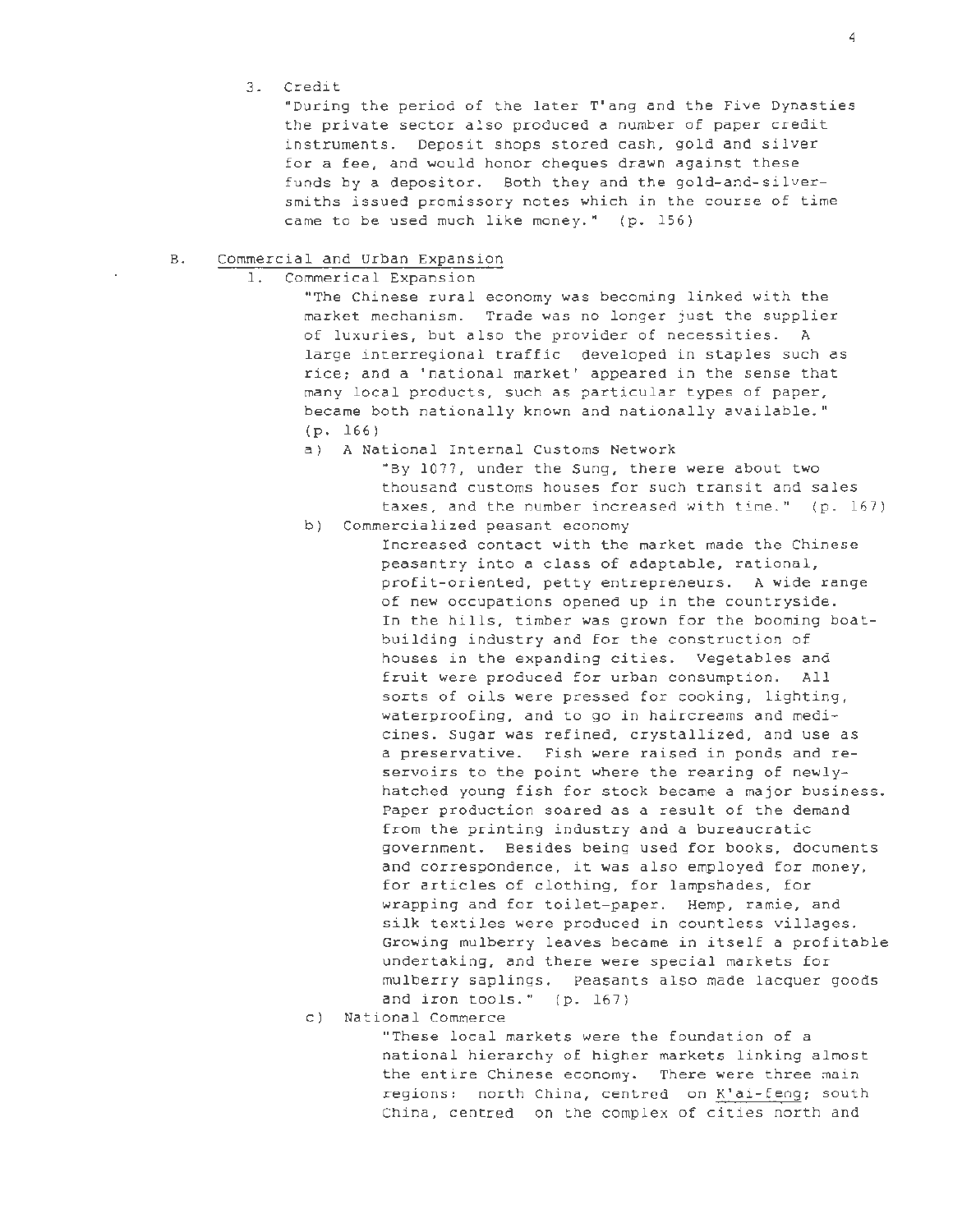south of the T'si Lake; and Szechwan, centered on the cities of the Ch'eng-tu plain. Within each of these regions there was, *in* Sung times, an increase *in*  economic interdependence between localities, particularly *in* staples such as grain and cloth." (p. 170) d) International Trade

"There was also a flourishing internationa trade, especially with Japan and South-east Asia. To the latter China exported copper and iron goods, porcelain, silks, linens, chemicals, sugar, *rice* and books, receiving in exchange spices and other exotic items." (p. 171)

1. Urban Expansion

"The economic advances just described culminated in an urban revolution. Throughout eastern China, cities spilled out from within their walls and spawned suburbs until the original nucleus was all but lost in the surrounding conurbation." (p. 175)

# IV. Military Development

"The economic revolution which underpinned the Sung empire allowed it to maintain the most formidable military machine that the world had yet seen. By 1040 the regular army amounted to 1.25 million men; and the state armaments industry set up to equip it was one of the earliest examples of standardized mass production. Even at the beginning of the dynasty, the Bow and Crossbow Department at the capital was turning out 16.5 million arrowheads a year. By 1160 the yearly output of the Imperial Armaments Office, not including provincial production, came to 3.24 million weapons. Body armour was manufactured *in* three regulation styles to the extent of several tens of thousands of sets annually. The supply system, based on canals, was excellent. In some years six million piculs or more of grain were brought from the south to the capital, and on this basis a central army of over 300,000 men was supported in the immediate vicinity of the capital. The main forces on the northern frontiers were equally enormous: 300,000 soldiers in Hopei to face the Khitan, and 450,000 in Shensi to counter the Hsi'hsia." (p. 84)

# v. Technological and Scientific Advancements

"From the tenth to the fourteenth century China advanced to the threshold of a systematic experimental investigation of nature, and created the world's earliest mechanized industry. A few examples will illustrate the range of these achievements. In mathematics, a general technique was found for the solution of numerical equations containing any power of a single unknown. In astronomy, a new level of observational accuracy was achieved with the casting of much larger instruments and the perfection of hydraulic clockwork. In medicine, a start was made upon systematic anatomy with the dissection of cadavers; more precision was attained in the description of diseases; and a vast number of new remedies were added to the pharmacopoeia. In metallurgy, coal (and coke possibly) was used for the extraction of *iron* from *iron* ore. In warfare, gunpowder changed from a material for fire-works into a true explosive; and flame-throwers, poison gas, fragmentation bombs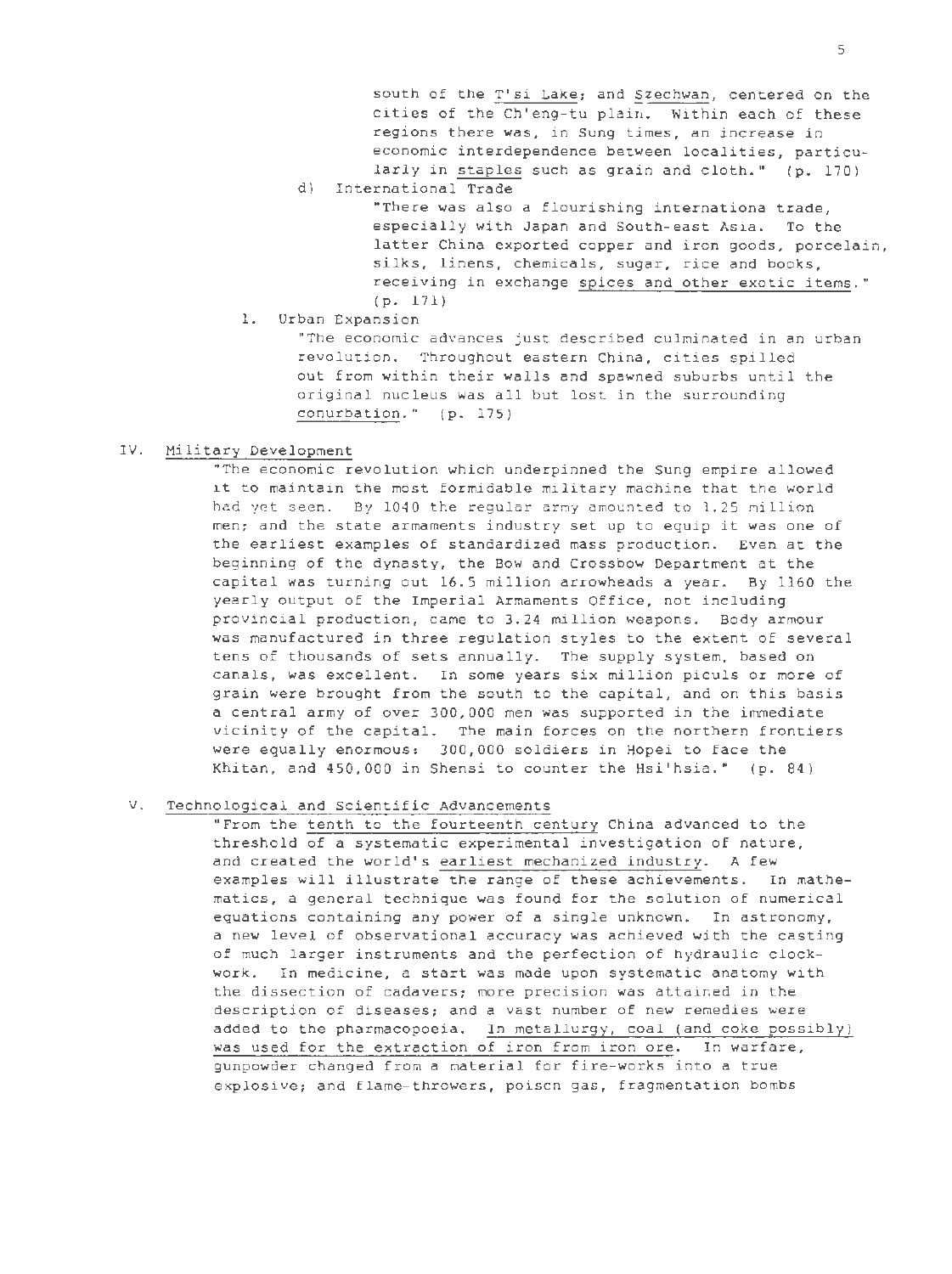and the gun were invented. At the same time there was an increasing tendency to try to relate existing theoretical systems more closely with the mass of empirical information collected in the preceding centuries, most notably in pharmacology and chemistry.

This period was the climax and also the end of many preceding centuries of scientific and technical progress. Its foundation, above all else, was the art of woodblock printing, invented *in* the ninth century and in general use by the tenth. The dissemination of ancient scientific texts inspired scholars to master and surpass the achievements of antiquity. It also created a nationwide community of scientific discourse, and helped to democratize knowledge by making personal instruction from a master less essential." (p. 179)

Reflective of the technological advances was the textile industry. "Some time in the Northern Sung dynasty a machine was perfected for reeling silk ... In the thirteenth century, the reeling machine was adapted for the spinning of hemp thread . . . This machine was clearly not very efficient, but if the line of advance which it represented had been followed a little further, then medieval China would have had a true industrial revolution in the production of textiles over four hundred years before the West." (p. 194-198)

### VI. Summary

.. , the higher economic productivity achieved in Sung times had reduced the financial strain of imperial government. To this we may add the perfection of new techniques of political control, such as the civil service examination system, serving to reduce the costs of control per head of population . By making both high office and local privileges accessible almost exclusively to those with official academic degrees, a way was found to absorb the energies and the ambitions of the able and condition them ideologically through the curriculum at their own expense and wish. Further, the high level of military technology fostered by the wars between the Sung, the Chin Tartars and the Mongols was bequeathed to the Ming empire, leaving it, on the disintegration of Mongol power, without serious rivals in eastern Asia." (p. 92-93)

Why China after about 1350 failed to maintain her earlier pace of technological advance while still, in many respects, advancing economically?

# I. Theory of Empire

"In 960 the Chinese empire was largely reunited by T'ai-tsu, the founder of the Sung dynasty, the final touches being added after his death by his younger brother T'ai-tsung. The conditions which made this later empire both possible and permanent . . . was that an economic and technological revolution reduced the burden of the imperial administrative superstructure, increased the efficiency of the Chinese war machine, and created enough economic integration to be a real obstacle to renewed political fragmentation." (p. 69)

6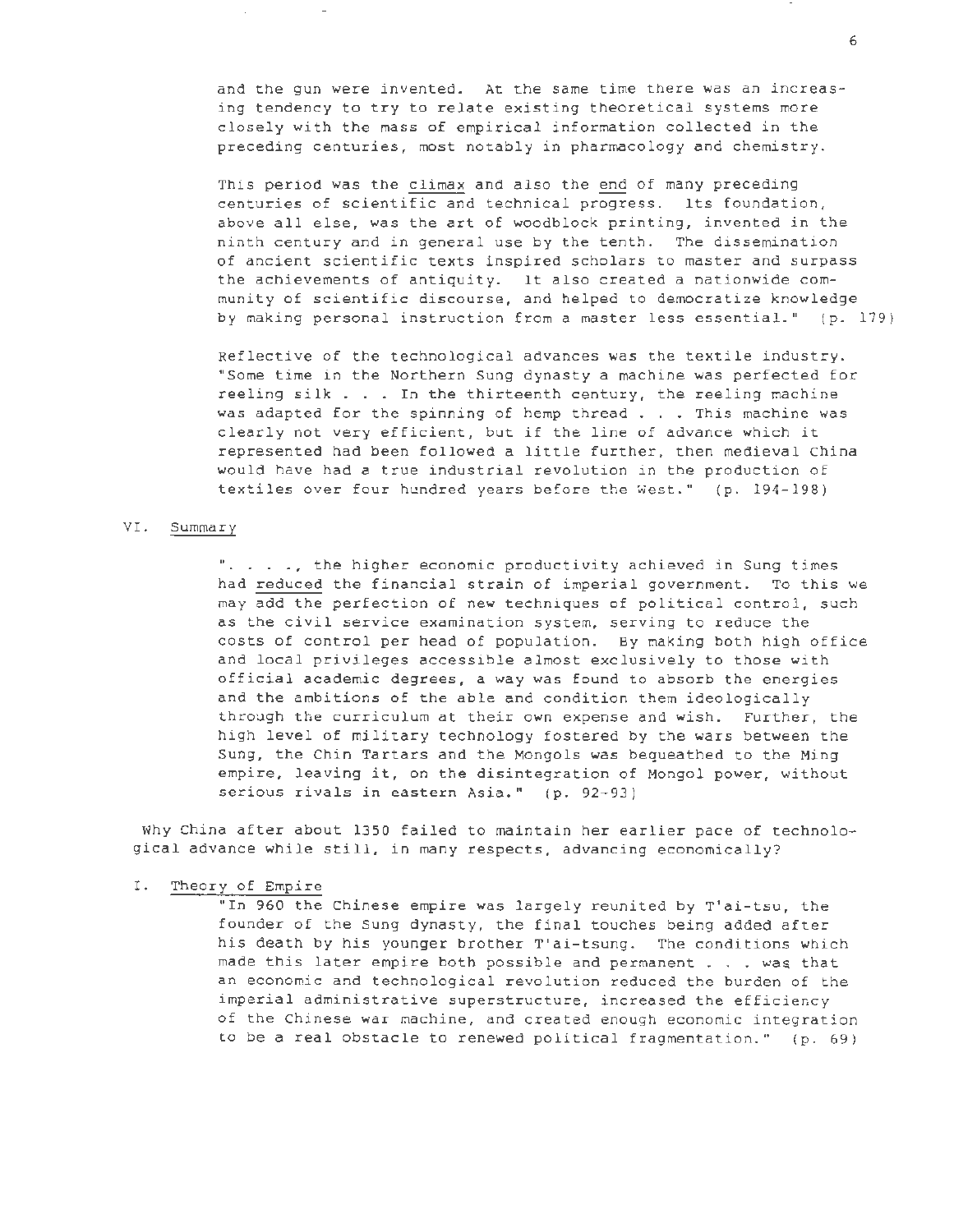.. , empires tend to expand to the point at which their technological superiority over their neighbors is approximately counterbalanced by the burdens of size. 'Size' ... conceived mainly in terms of the time and cost of communications over the vast distances involved, . . . . The burdens of size consist mainly in the need to maintain a more extended bureaucracy with more intermediate layers, the growing difficulties of effective co-ordination as territorial area increases, and the heavier cost of maintaining troops on longer frontier lines further removed from the main source of trustworthy manpower and supplies . . . that empires tend to expand to an equilibrium point at which they can just maintain their full extent, it follows that, internally, their social institutions are likely to be under a continual strain. The critical factor, particularly evident in the Roman and early Chinese empires, *is*  usually the heavy cost, relative to the total output of food and goods, of maintaining the administrative superstructure, and of providing the soldiers and supplies necessary for imperial security. Inevitably there *is* harsh taxation; and this in turn tends to induce social and political changes that undermine the fiscal soundness of the state. Typically, the peasant cultivator *is* impoverished and forced to sell his land. The need to find a haven from the taxcollector leads him to seek for patronage or protection from the powerful, evading public exactions at what is often the cost of his personal independence. As wealth, especially landed wealth, accumulates in the hands of a few persons, the government's revenues  $fall. " (p. 19)$ 

"The Chinese must on the whole have managed to keep one step ahead of their neighbors in the relevant technical skills, military, economic and organizational." (p. 20)

"In traditional China the complex of factors making for fragmentation, (external conquest and political fragmentation), never operated strongly over a long enough period of time to create enduring disunity. Two other causes also contributed to this . . . endaring disamity: The sendit cades dies concributed to this : . .<br>'geographical unity' . . . (following) the revolution in transport<br>and communications . . . Cultural unity also had to be created. and communications  $\ldots$  Cultural unity also had to be created.<br>It began perhaps, in 213 B.C. with the destruction of local records by the first emperor, a deliberate act of policy aimed at extinguishing local loyalties. It continued for more than a millennium with the Han Chinese colonization of the south; and included the resinification of the north on two occasions: . . . . Nonetheless, by about 1400 or 1500 both geographical and cultural unity had clearly acquired significance, even if less fundamental than the technological factors which had made them possible." (p. 21-22)

# II. The Decline of Empire

#### A. Migration, resources and productivity

.. an economy in which an expanding frontier had played an important part had began, in terms of people and resources, to 'fill up'." (p. 204)

7